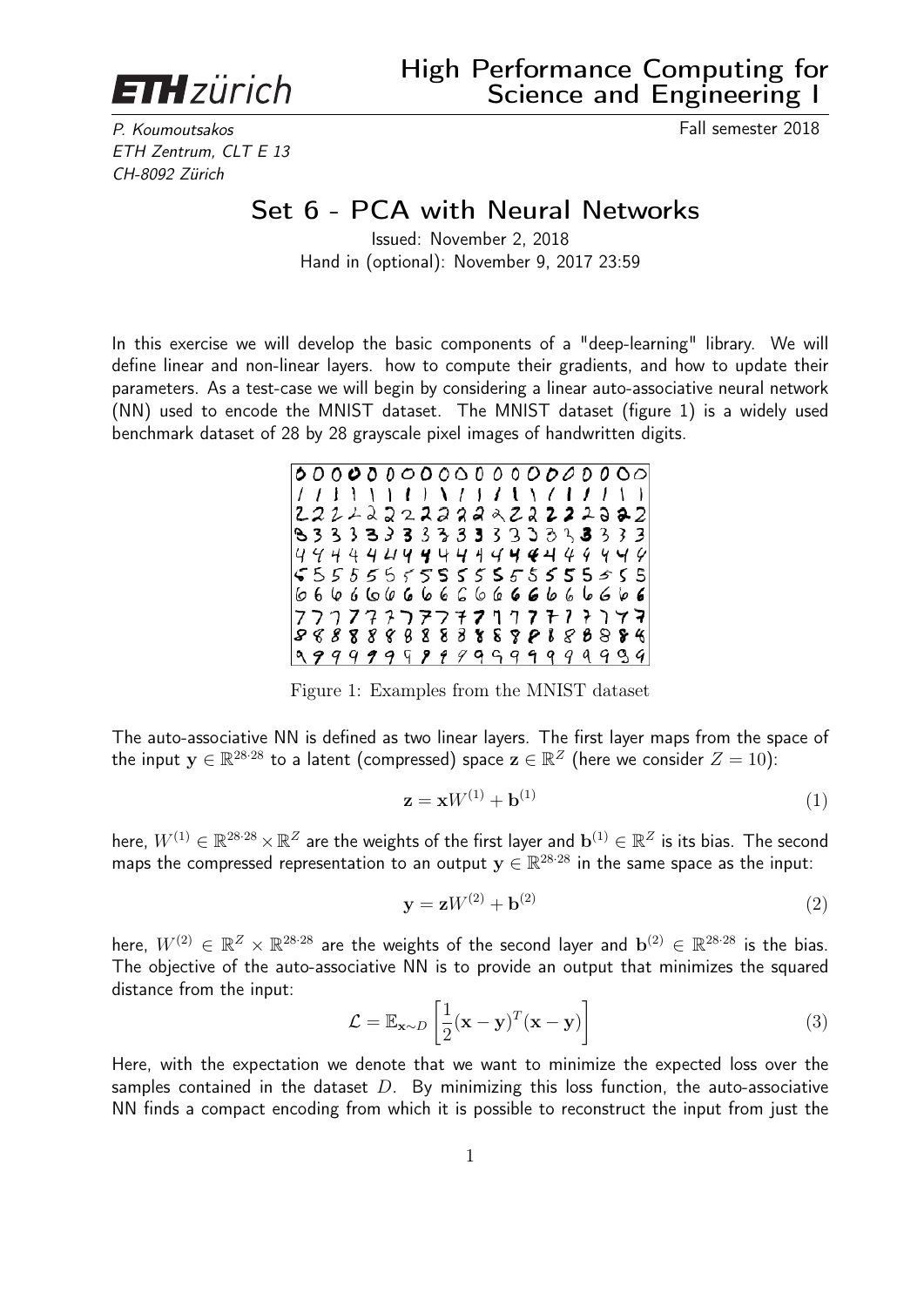information that flows through z. It can be proven that the weight matrices  $W^{(1)}$  and  $W^{(2)}$  of the auto-associative NN are linear combinations of the first Z principal components [1].

We wish to update the weights of the NN by stochastic gradient descent (SGD), here  $W$  stands for each  $W^{(1)}$ ,  $W^{(2)}$ ,  $b^{(1)}$  and  $b^{(2)}$ :

$$
W \leftarrow W - \eta \frac{1}{B} \sum_{i=1}^{B} d\mathcal{L}(\mathbf{x}^i, W) / dW \tag{4}
$$

Here,  $\eta$  is the learning rate and we use a minibatch of B samples to approximate the expectation over the dataset. The gradient can be computed through chain differentiation of the loss with respect to each network parameter (back-propagation).

With this exercise we provide a skeleton code with the main building blocks of a deep learning library. It contains the main function main\_linear.cpp which: 1) initializes the linear NN; 2) pepares mini-batches of MNIST samples; 3) Computes the loss function and its gradient with respect to the output of the network for each input  $x$  in the mini-batch:

$$
\delta^{(K)} = \left. \frac{d\mathcal{L}}{d\mathbf{y}} \right|_{\mathbf{x}} = (\mathbf{y} - \mathbf{x}) \tag{5}
$$

Here, by  $\boldsymbol{\delta}^{(K)}$  we denote the gradient of  ${\cal L}$  w.r.t. the last output of the layer. This gradient is back-propagated to all the parameters of the NN, starting from the last layer  $(\boldsymbol{\delta}^{(K)}$  is an input for the back-propagation) to the first. 4) Calls the optimizer to update the parameters by SGD. 5) Once training terminates, computes the NN output by setting to 1 only one unit in the compression layer at the time. The network outputs are then saved to file and can be visualized with visualize\_components.py, once the skeleton code is filled these should match the PCA components. See the tutorial slides for more information.

#### Question 1: Linear layer

Let's consider a general linear layer of index  $k$  that receives as input an array  $H^{(k-1)} \in \mathbb{R}^B \times$  $\mathbb{R}^{N_\mathsf{inputs}}$ , where  $N_\mathsf{inputs}$  is the size of the output of the previous layer. Notice that we concatenated  $B$  row-vector layers  $\mathbf{h}^{(k-1)}$  in order to compute mini-batches of outputs through matrix-matrix multiplication. The layer has weight matrix  $W^{(k)} \in \mathbb{R}^{N_{\sf inputs}} \times \mathbb{R}^{N_{\sf outputs}}$  and bias vector  $\mathbf{b}^{(k)} \in$  $\mathbb{R}^1 \times \mathbb{R}^{N_\mathsf{outputs}}$ . The output of the linear layer is:

$$
H^{(k)} = H^{(k-1)}W^{(k)} + J_{B,1}\mathbf{b}^{(k)}
$$
(6)

Here,  $J_{B,1} \in \mathbb{R}^B \times \mathbb{R}^1$  is the matrix with all entries equal to one.

Given the gradient of the loss w.r.t to the output of the linear layer  $D^{(k+1)}$  we can compute the gradient w.r.t.  $W^{(k)}$  :  $G_{W^{(k)}},\,{\bf b}^{(k)}$  :  $G_{{\bf b}^{(k)}},\,$  and  $H^{(k-1)}\;;\;D^{(k-1)}.$ 

$$
G_{W^{(k)}} = (H^{(k-1)})^T D^{(k)} \tag{7}
$$

$$
G_{\mathbf{b}^{(k)}} = \sum_{b=1}^{B} \delta_b^{(k)} \tag{8}
$$

$$
D^{(k-1)} = D^{(k)}(W^{(k)})^T
$$
\n(9)

Here, with  $G_{W^{(k)}}$  (and  $G_{\mathbf{b}^{(k)}}$ ) we denote the unnormalized (not divided by B) gradient of the loss function w.r.t.  $W^{(k)}$  (and  $\mathbf{b}^{(k)})$  summed over the mini-batch.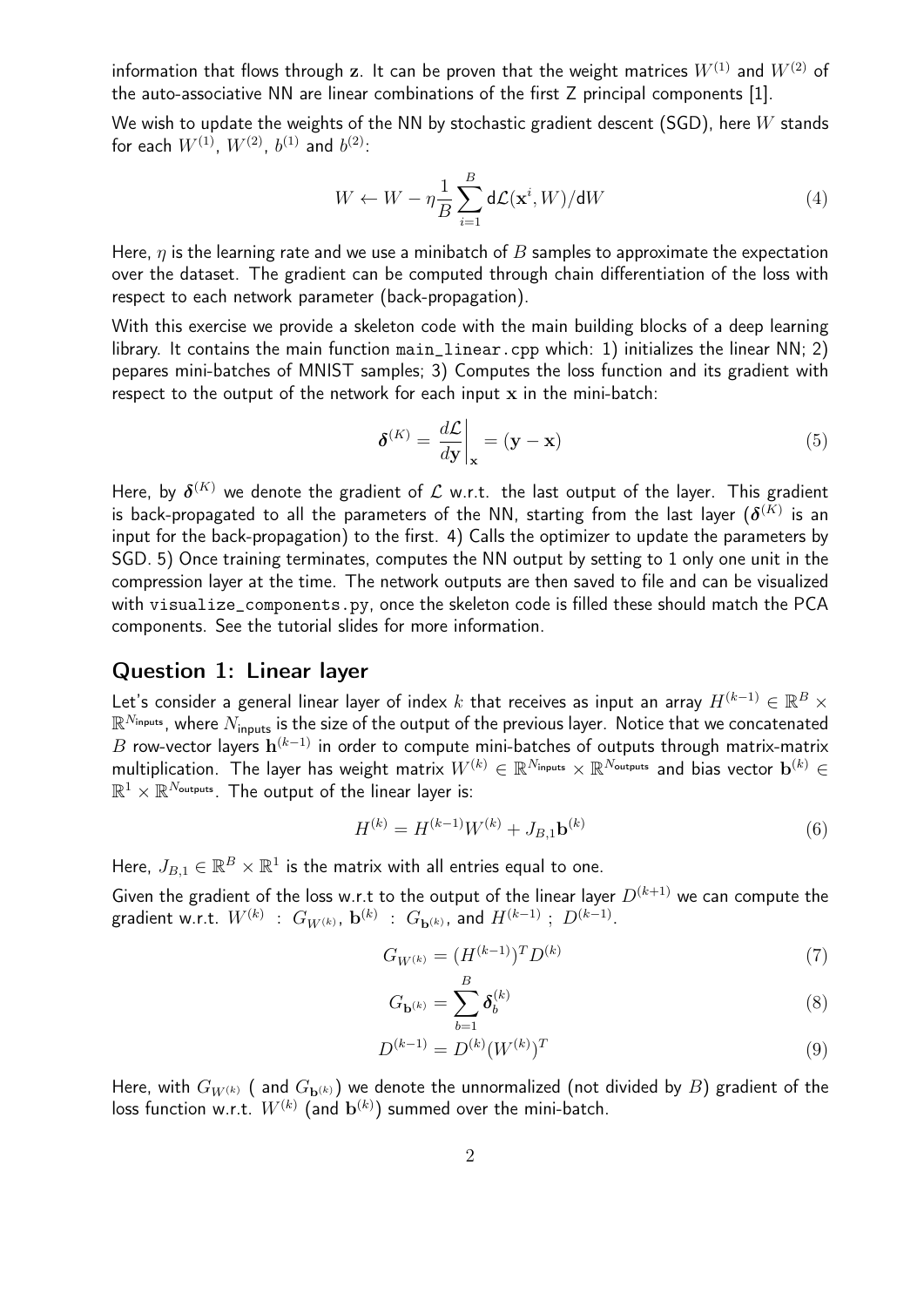- a) Implement the forward operation of the linear layer by modifying LinearLayer::forward in Layers.h of the skeleton code. First, copy the bias vector onto each element of the mini-batch with a for loop. Second, use gemm to compute  $H^{(k)}$  (note that in the skeleton code the function gemm() with the correct arguments calls the cblas function with the floating point precision of the type Real, see network/Utils.h ).
- b) Implement back-propagation for linear layer by modifying LinearLayer::bckward of the skeleton code. Use gemm to compute  $G_{W^{(k)}}$  and  $D^{(k-1)}$ , and a for loop for  $G_{\mathbf{b}^{(k)}}$ .

You can test that your code is working correctly with ./exec\_testGrad linear, which checks that the gradient of a parameter computed through finite differences is equal to the same gradient computed by back-propagation:

$$
\frac{dh^{(K)}}{dW} = \frac{h^{(K)}|_{\mathbf{x}, W+\epsilon} - h^{(K)}|_{\mathbf{x}, W-\epsilon}}{2\epsilon} \tag{10}
$$

### Question 2: Optimization algorithm

Once the code correctly computes all the gradients, the parameters can be updated by SGD. Instead of the vanilla SGD, we will use an algorithm with momentum to stabilize training:

$$
M_W \leftarrow \beta M_W - \eta \frac{1}{B} G_W \tag{11}
$$

$$
W \leftarrow W + M_W \tag{12}
$$

Here,  $\beta$  is the momentum coefficient, which takes into account prior steps to smoothen the noisy updates.

- a) Implement the momentum-SGD step in MomentumSGD::step in Optimizer.h.
- b) (OPTIONAL) The optimization algorithm contains a parameter lambda. This parameter should govern the L2 penalization which allows the user to modify the cost function:

$$
\tilde{\mathcal{L}} = \mathcal{L} + \frac{1}{2} \sum W_i^2 \tag{13}
$$

This penalization term keeps the parameters close to 0, which may stabilize training and may reduce overfitting. Extend the momentum-SGD step by adding the L2 penalization gradient to the update.

c) Once the code is behaving correctly and converging (the reported loss function should plateau to about 13). Run exec\_linear and report the 10 principal components of the MNIST dataset.

#### Question 3: Non-linearity

The TanhLayer follows a linear layer of size nOutputs and for each input computes the hyperbolic tangent  $k$  (k)

$$
h^{(k+1)} = \tanh(h^{(k)}) = \frac{\exp(2h^{(k)}) - 1}{\exp(2h^{(k)}) + 1}
$$
\n(14)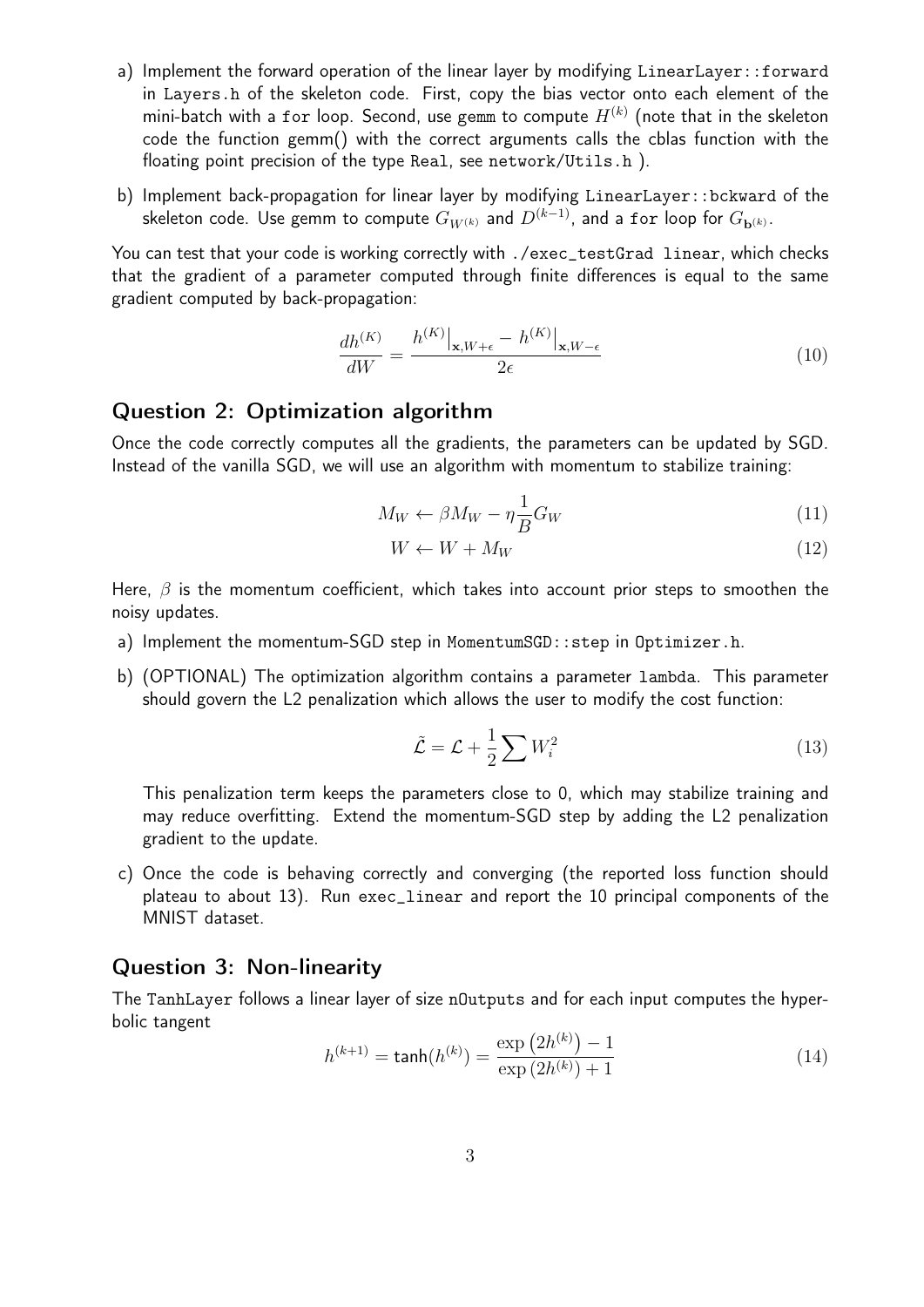- a) Implement the forward and bckward steps of the TanhLayer layer in Layers.h of the skeleton code. Make sure it is correct by running ./exec\_testGrad tanh.
- b) Once the code runs correctly, run the exec\_nonlinear. This code is similar to the linear version, but adds multiple layers, uses the non-linearity, and prints out more principal components. In addition to printing each output obtained by setting one entry in the compression layer to 1, exec\_nonlinear prints the outputs obtained by setting each unit to -1. Note, the file naming is a bit rudimentary and component\_\$i.raw is the component by setting only unit i to 1, and component\_1\$i.raw is the output after setting it to -1. Describe what you see. How is the outcome different from following the same procedure with the previous network?

## Question 4: Parallelization

Parallelize with OpenMP threads and motivate your implementation for the following loops:

- In LinearLayer::forward, copying/adding the bias vector param[ID]->biases onto the layer's output act[ID]->output.
- In LinearLayer::bckward, the computation of the bias gradient grad[ID]->biases (Careful!).
- In TanhLayer::forward, computation of the non-linearity.
- In TanhLayer::bckward, computation of the gradient of the loss w.r.t. the previous layer act[ID-1]->dError\_dOutput.
- In Network::forward, copying the input mini-batch onto the input layer (line 56 of the skeleton) and copying the output layer onto the return vectors (line 75 of the skeleton).
- In Network::bckward, copying the error gradients onto the gradient of the output layer (line 110 of the skeleton).
- The parameter update in Optimizer::update and MomentumSGD::step.
- In main\_linear.cpp processing the MNIST dataset to be placed in the input vector-ofvectors, line 88. (Careful!)
- In main\_linear.cpp compute the training error and gradient of the NN output, line 97. (Careful!)
- The same steps as the previous two points for the test set, lines 120 and 128.

## 1 Notes

The MNIST dataset can be downloaded with the script setup\_mnist.sh. These files should be in the same folder as the executables. Test your work on euler.ethz.ch and by loading the environment:

\$ module load new gcc/6.3.0 openblas/0.2.13\_seq and requesting an interactive node:

\$ bsub −Is −n 1 −W 04:00 bash

Request additional processors to test your parallelization with openblas/0.2.13\_par and:

\$ bsub −Is −R fullnode −n 24 −W 04:00 bash

Once you have acquired a node, test the scaling by varying both OMP\_NUM\_THREADS and OPENBLAS\_NUM\_THREADS.